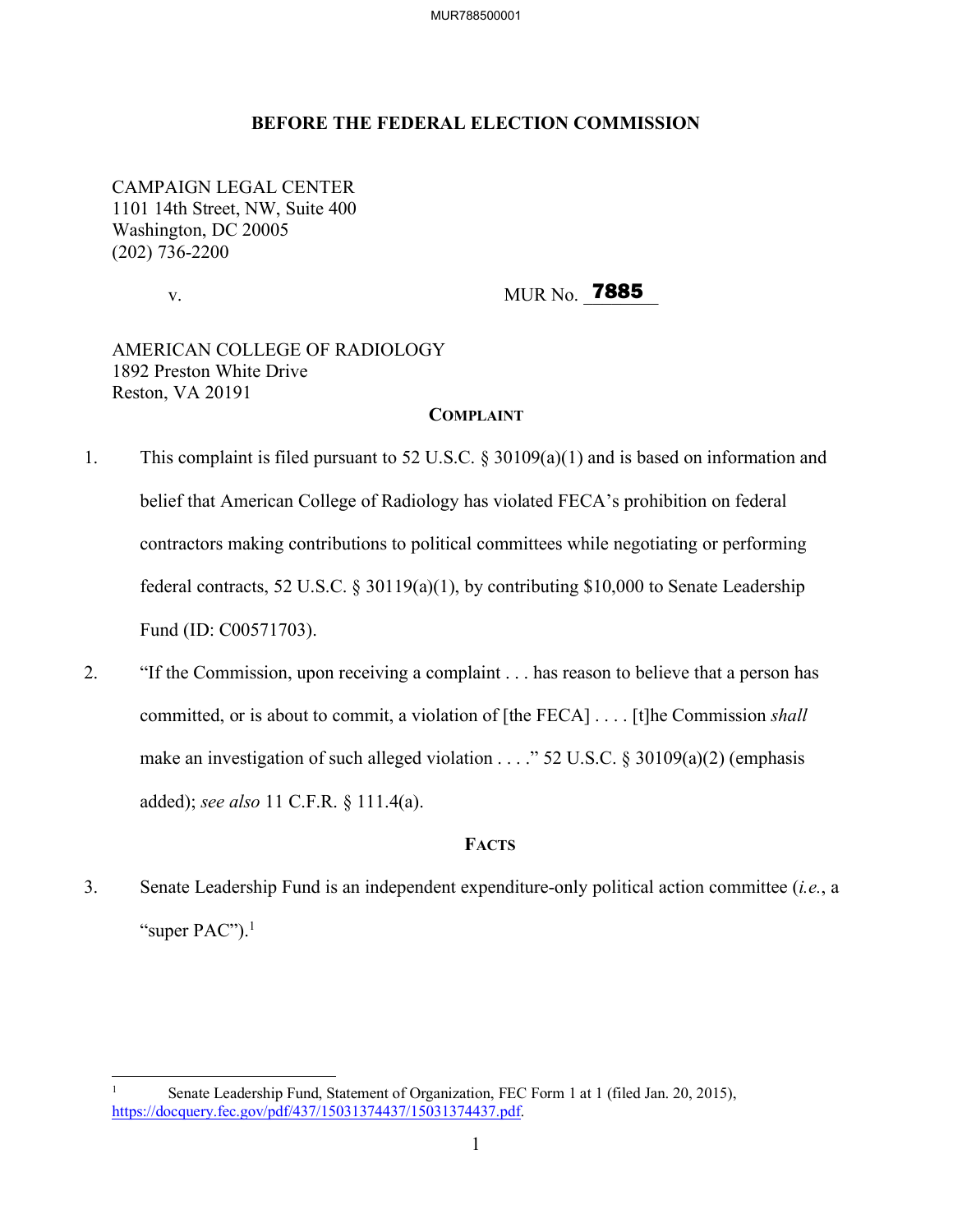- 4. The "Donate" page on Senate Leadership Fund's website redirects to a third-party contribution platform that contains a disclaimer requiring contributors to affirm that they are "not . . . a federal government contractor."<sup>2</sup>
- 5. In the 2020 election cycle, Senate Leadership Fund reported over \$293.7 million in independent expenditures supporting or opposing federal candidates in U.S. Senate races across the country.3
- 6. American College of Radiology is a professional association that represents nearly 40,000 medical professionals, and is based in Reston, Virginia, according to its website.<sup>4</sup> According to USAspending.gov, "the official source for spending data for the U.S. Government,"5 American College of Radiology, located at 1891 Preston White Drive, Suite 1, Reston, VA, 20191, is and has been the recipient of numerous federal contracts and grants active throughout  $2020$ <sup>6</sup> including a contract with the Department of Veterans affairs for \$351,500 that began on July 1, 2018, and a contract with the Department of Health and Human Services for \$401,384 that began on August 19, 2019.<sup>7</sup>

3 *See* Senate Leadership Fund, Independent Expenditures, 2019–20, FEC.GOV, https://www.fec.gov/data/committee/C00571703/?tab=spending&cycle=2020#independent-expenditures (last visited Mar. 16, 2021).

<sup>2</sup> *See Donate*, SENATELEADERSHIPFUND.ORG, https://senate-leadership-fund.revv.co/donate (last visited Mar. 16, 2021).

<sup>4</sup> *About ACR*, AMERICAN COLLEGE OF RADIOLOGY, https://www.acr.org/About-ACR (last visited Mar. 16, 2021).

<sup>5</sup> USAspending.gov, *Mission*, https://www.usaspending.gov/#/about (last visited Mar. 16, 2021). *See* Advanced Search for Recipient "American College of Radiology," USASPENDING.GOV,

https://www.usaspending.gov/search/?hash=fb53f6ae8a673fc69cb69e9b5fdc2787 (last visited Mar. 16, 2021). USAspending.gov, Contract Summary, Award ID 36C24518C0125,

https://www.usaspending.gov/award/CONT AWD 36C24518C0125 3600 -NONE- -NONE- (last visited Mar. 16, 2021) (showing a \$351,500 contract from the Department of Veterans Affairs to the American College of Radiology with a period of performance of July 1, 2018 through June 30, 2021); USAspending.gov, Contract Summary, Award ID 75D30119C06430, https://www.usaspending.gov/award/CONT AWD 75D30119C06430 7523 -NONE- - NONE-(last visited Mar. 16, 2021) (showing a \$401,384 contract from the Department of Health and Human Services to the American College of Radiology with a period of performance of August 19, 2019 through August 27, 2021).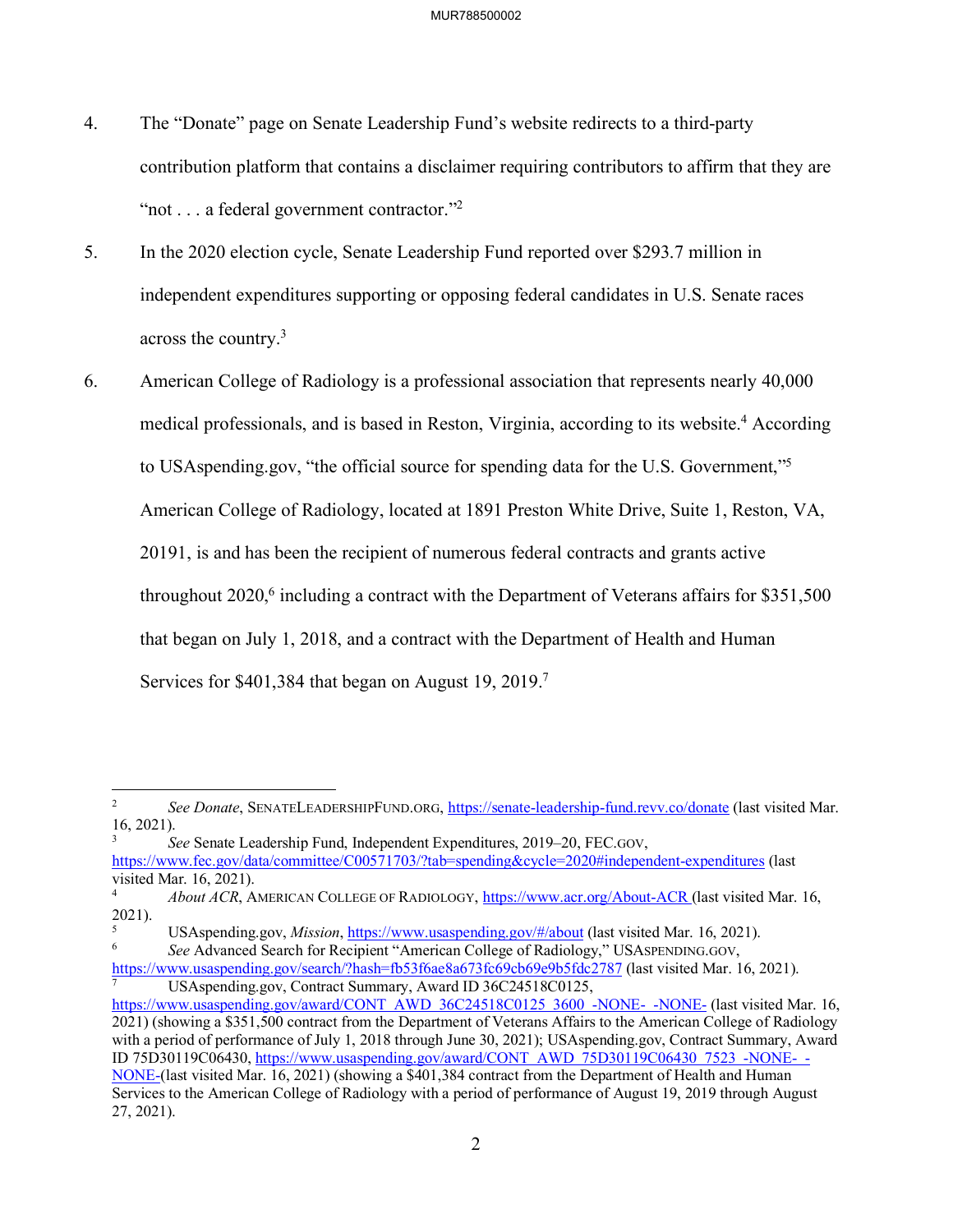- 7. On December 21, 2020, Senate Leadership Fund received a \$10,000 contribution from "American College of Radiology," 1892 Preston White Drive, Reston, VA, 20191, according to the committee's 2020 Year-End Report filed with the Commission.8
- 8. Senate Leadership Fund has received at least six contributions from federal contractors in the 2020 cycle, including the contribution at issue in this complaint. According to Senate Leadership Fund's September monthly report, it received \$500,000 from federal contractor Marathon Petroleum in August  $2020$ ,<sup>9</sup> and following a Campaign Legal Center ("CLC") complaint, refunded the contribution in November 2020.10 On Senate Leadership Fund's October monthly report, it received \$25,000 from federal contractor Amedisys, Inc. in September 2020,<sup>11</sup> and following a CLC complaint, filed an amended report in December 2020 reattributing the contribution to Amedisys Inc.'s parent company.<sup>12</sup> Senate Leadership Fund reported receiving a \$50,000 contribution on November 20, 2020 from federal contractor Service Tire Truck Center on its 2020 Post-General report,<sup>13</sup> and received three contributions from federal contractors on its 2020 Year-End report: besides the contribution from American College of Radiology, the committee received \$50,000 from Astellas Pharma

 

<sup>9</sup> Senate Leadership Fund, 2020 September Monthly Report, FEC Form 3X at  $10$  (filed Sep. 20, 2020), https://docquery.fec.gov/pdf/071/202009209275581071/202009209275581071.pdf.

<sup>11</sup> Senate Leadership Fund, 2020 October Monthly Report, FEC Form 3X at 36 (filed Oct. 20, 2020), https://docquery.fec.gov/pdf/808/202010209297963808/202010209297963808.pdf.

<sup>12</sup> Senate Leadership Fund, 2020 October Monthly at 36 (amended Dec. 1, 2020), https://docquery.fec.gov/pdf/626/202012019337371626/202012019337371626.pdf (reattributing contribution to<br>Amedisys Holding, Inc., Amedisys Inc.'s parent company.)

<sup>8</sup> Senate Leadership Fund, 2020 Year-End Report, FEC Form 3X at 116 (filed Jan. 31, 2021), https://docquery.fec.gov/pdf/297/202101319423702297/202101319423702297.pdf.

<sup>&</sup>lt;sup>10</sup> Senate Leadership Fund, 2020 Post-General Report, FEC Form 3X at 284 (filed Dec. 03, 2020), https://docquery.fec.gov/pdf/420/202012039340447420/202012039340447420.pdf.

<sup>&</sup>lt;sup>13</sup> Senate Leadership Fund, 2020 Post-General Election Report, FEC Form  $3X$  at 191 (amended Jan. 14, 2021), https://docquery.fec.gov/pdf/244/202101149404569244/202101149404569244.pdf.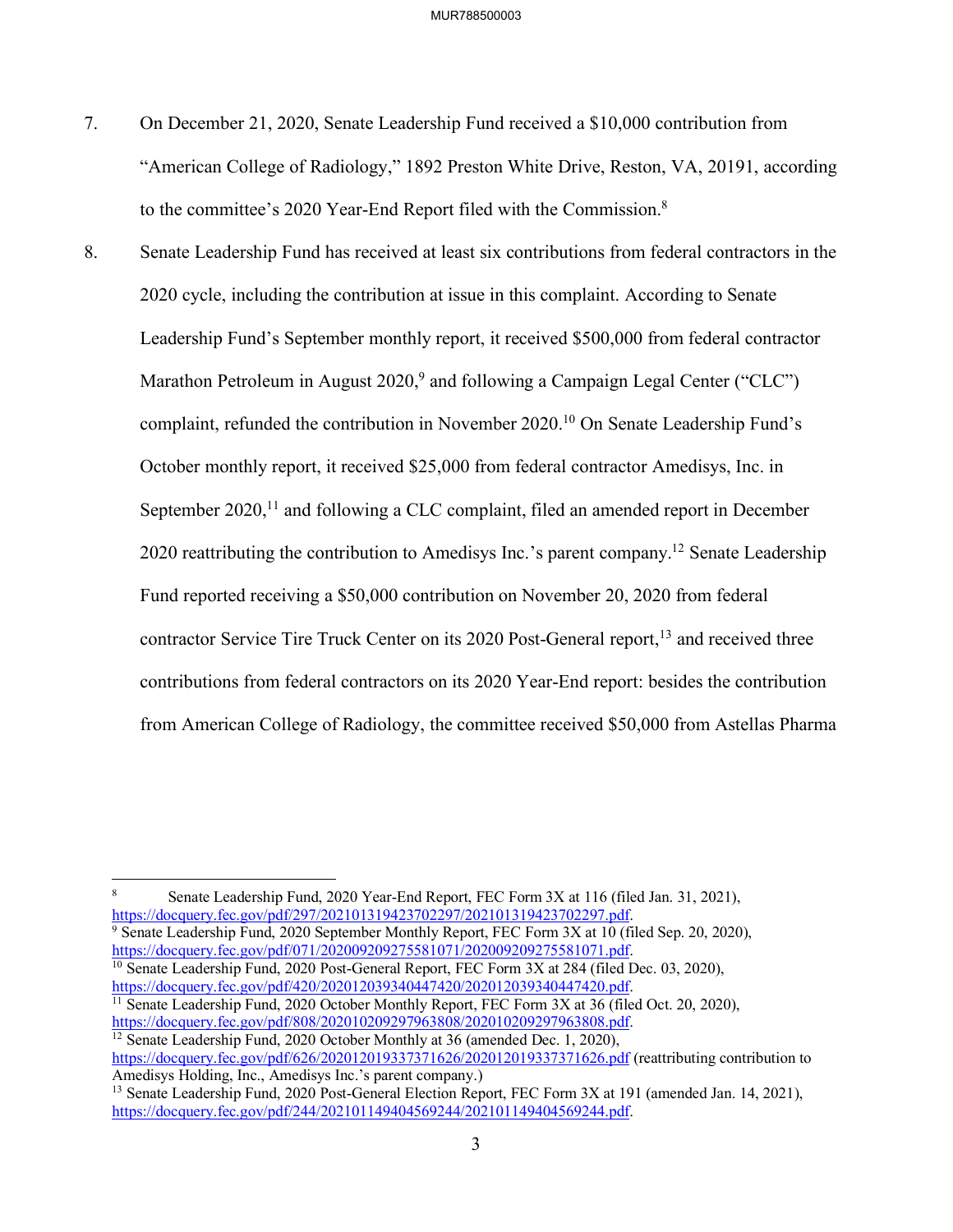US Inc. on November 30, 202014 and \$10,000 from Martin Marietta Materials, Inc. on December 21, 2020.15

### **SUMMARY OF THE LAW**

- 9. "Contribution" is defined as "any gift . . . of money or anything of value made by any person for the purpose of influencing any election for Federal office." 52 U.S.C. § 30101(8)(A)(i).
- 10. Federal law prohibits a federal contractor from making any "contribution to any political party, committee, or candidate for public office" at any time between the commencement of negotiations for a federal contract and the completion of performance or termination of negotiations for the contract. 52 U.S.C.  $\S 30119(a)(1)$ .
- 11. Federal law additionally prohibits any person from knowingly soliciting such a contribution from a federal contractor. 52 U.S.C.  $\S 30119(a)(2)$ .
- 12. The contractor contribution ban applies to any person "who enters into any contract with the United States or any department or agency thereof" for "the rendition of personal services" or for "furnishing any material, supplies, or equipment," or for "selling any land or building," if "payment for the performance of such contract or payment for such material, supplies, equipment, land, or building is to be made in whole or in part from funds appropriated by the Congress." 52 U.S.C. § 30119(a)(1); 11 C.F.R. § 115.1(a).
- 13. The ban applies from when a request for proposals is sent out (or when contractual negotiations commence) until the completion of performance of the contract or the termination of negotiations. 52 U.S.C. § 30119(a)(1); 11 C.F.R.§ 115.1(b).

<sup>&</sup>lt;sup>14</sup> Senate Leadership Fund, 2020 Year-End Report, FEC Form 3X at 43 (filed Jan. 31, 2021), https://docquery.fec.gov/pdf/297/202101319423702297/202101319423702297.pdf.<br><sup>15</sup> *Id.* at 117 (Martin Marietta Materials, Inc.).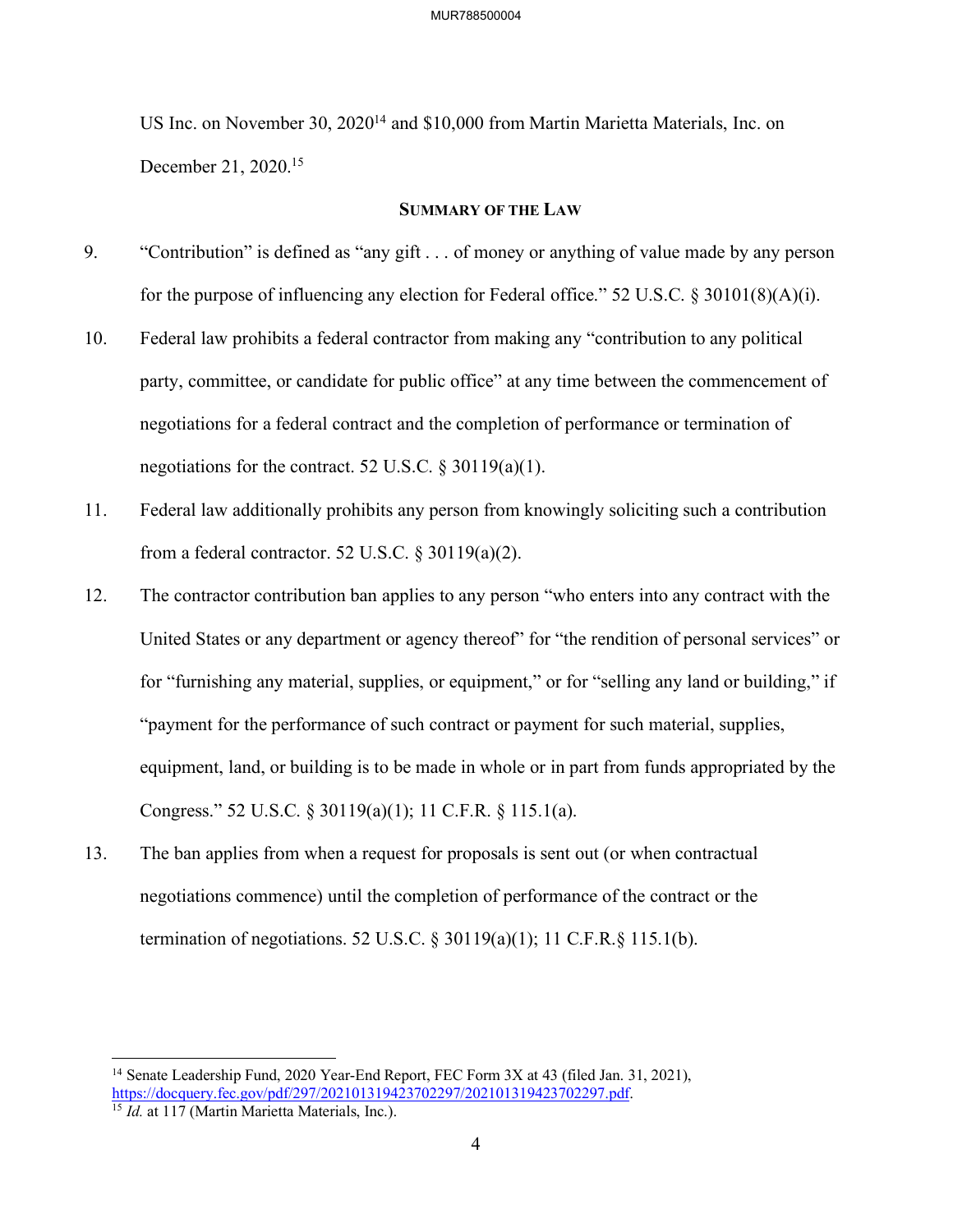- 14. Since 2011, the Commission has made clear that the government contractor prohibition applies to contributions to independent expenditure-only political committees (i.e., "super PACs") following the U.S. Supreme Court's decision in *Citizens United v. FEC*16 and the D.C. Circuit decision in *SpeechNow.org v. FEC*. <sup>17</sup> *See, e.g.*, Advisory Opinion 2011-11 (Colbert) at 4-5, 10 (June 30, 2011);*see also* Press Release, FEC, FEC statement on Carey v. FEC reporting guidance for political committees that maintain a non-contribution account, n.1 (Oct. 5, 2011), https://www.fec.gov/updates/fec-statement-on-carey-fec/. In MUR 6403, the Commission emphasized that a contractor making a contribution to a political committee to fund independent expenditures is not itself making an expenditure; therefore, a contribution to such a committee falls "squarely within the statute's prohibitions." MUR 6403 (Alaskans Standing Together), Notification with Factual and Legal Analysis to Ahtna, Inc. and NANA Regional Corporation, Inc. at 5, 9 (Nov. 10, 2011).
- 15. In 2017, the Commission found reason to believe that federal contractor Suffolk Construction Company, Inc. had violated 52 U.S.C.  $\S$  30119(a)(1) by contributing \$200,000 to Priorities USA Action, a super PAC supporting then-presidential candidate Hillary Clinton. *See* MUR 7099 (Suffolk Construction Company, Inc.), Notification to Campaign Legal Center at 1 (Sep. 25, 2017). The Commission emphasized that there is no *de minimis* exception to section 30119(a)(1), finding that even if a contributor's federal contract work is only a "small fraction" of its overall business, this "does not negate the company's status as a federal contractor." MUR 7099, Factual and Legal Analysis at 4-5.
- 16. In 2019, the Commission found reason to believe that federal contractor Ring Power Corporation violated 52 U.S.C. § 30119(a)(1) when it contributed \$50,000 to the super PAC

 <sup>16</sup> 130 S. Ct. 876 (2010).<br><sup>17</sup> 500 E 3d 686 (D.C. Ci

<sup>599</sup> F.3d 686 (D.C. Cir. 2010).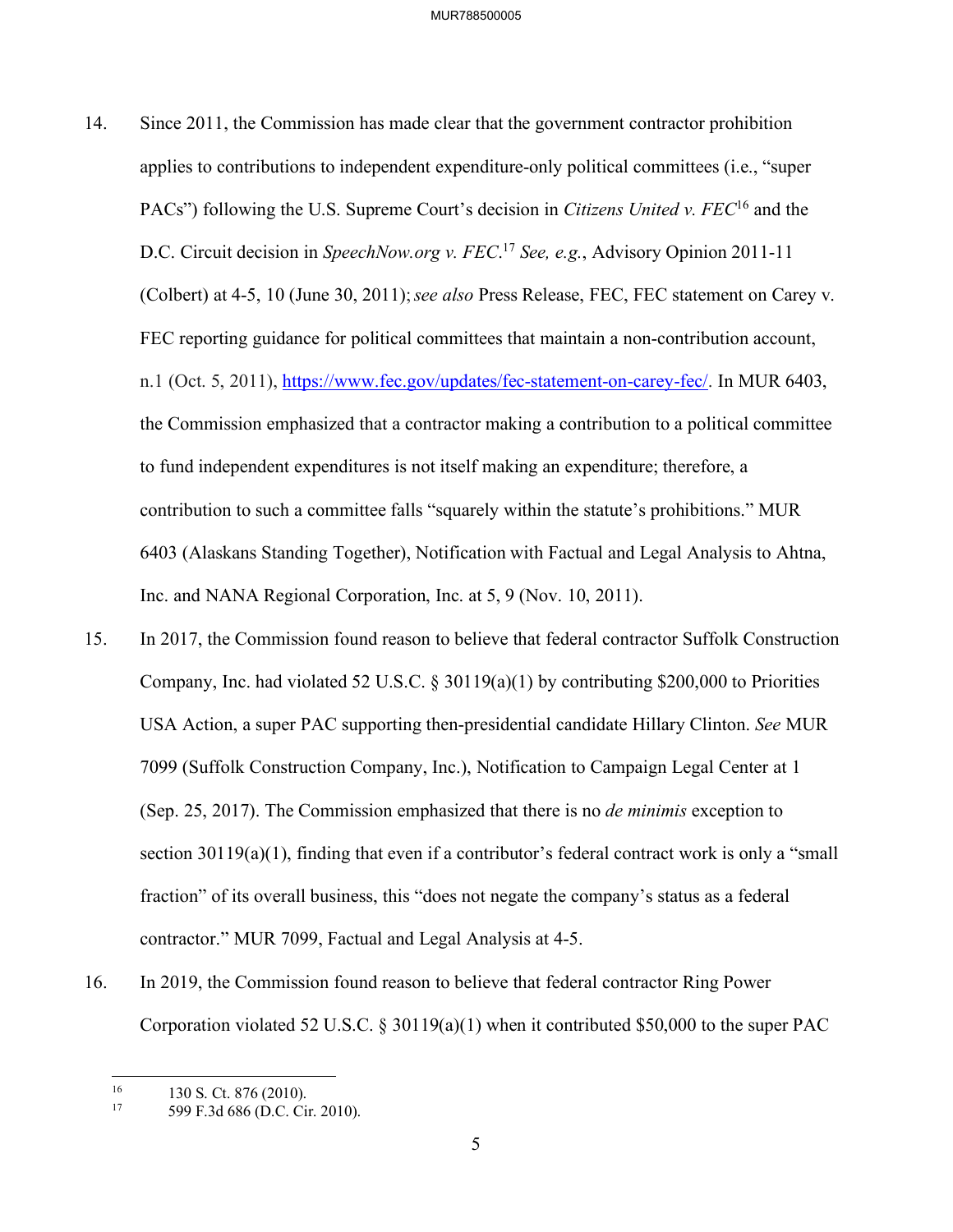New Republican PAC while holding active federal contracts. MUR 7451 (Ring Power Corporation), Notification to Campaign Legal Center at 1 (June 19, 2019). The Commission found reason to believe, and entered into pre-probable cause conciliation, even though the super PAC ultimately refunded the illegal contribution. MUR 7451, Conciliation Agreement at 2-3 (June 4, 2019). In recommending a reason-to-believe finding, the Commission's Office of General Counsel emphasized that Ring Power Corporation's assertion that the active contract constituted only a small proportion of the company's overall revenue "does not negate the company's status as a federal contractor under the Act, or obviate the violation." MUR 7451, First General Counsel's Report at 6 (Apr. 8, 2019). "Similarly," OGC proceeded, "Ring Power's remedial measures—obtaining a refund and other steps taken to ensure it would no longer make prohibited contributions—do not excuse the violation." *Id*. Pursuant to the conciliation agreement, Ring Power Corporation agreed to pay the Commission a \$9,500 penalty. MUR 7451, Conciliation Agreement at 2-3.

- 17. Similarly, in 2020, the Commission found reason to believe that Alpha Marine Services violated 52 U.S.C. § 30119(a)(1) by contributing \$100,000 to the super PAC Congressional Leadership Fund while holding active federal contracts, notwithstanding the fact that Alpha Marine sought and obtained a refund upon learning of the complaint. MUR 7458 (Alpha Marine Services), Notification to Campaign Legal Center at 1 (July 22, 2020); MUR 7458, Conciliation Agreement at 3-4. Alpha Marine Services agreed to pay the Commission a \$17,000 penalty. MUR 7458, Conciliation Agreement at 4.
- 18. The federal contractor ban was upheld unanimously by the *en banc* D.C. Circuit in *Wagner v. Fed. Election Comm'n*, 793 F.3d 1 (D.C. Cir. 2015) (en banc). The *en banc* court stressed that "the record offers every reason to believe that, if the dam barring contributions were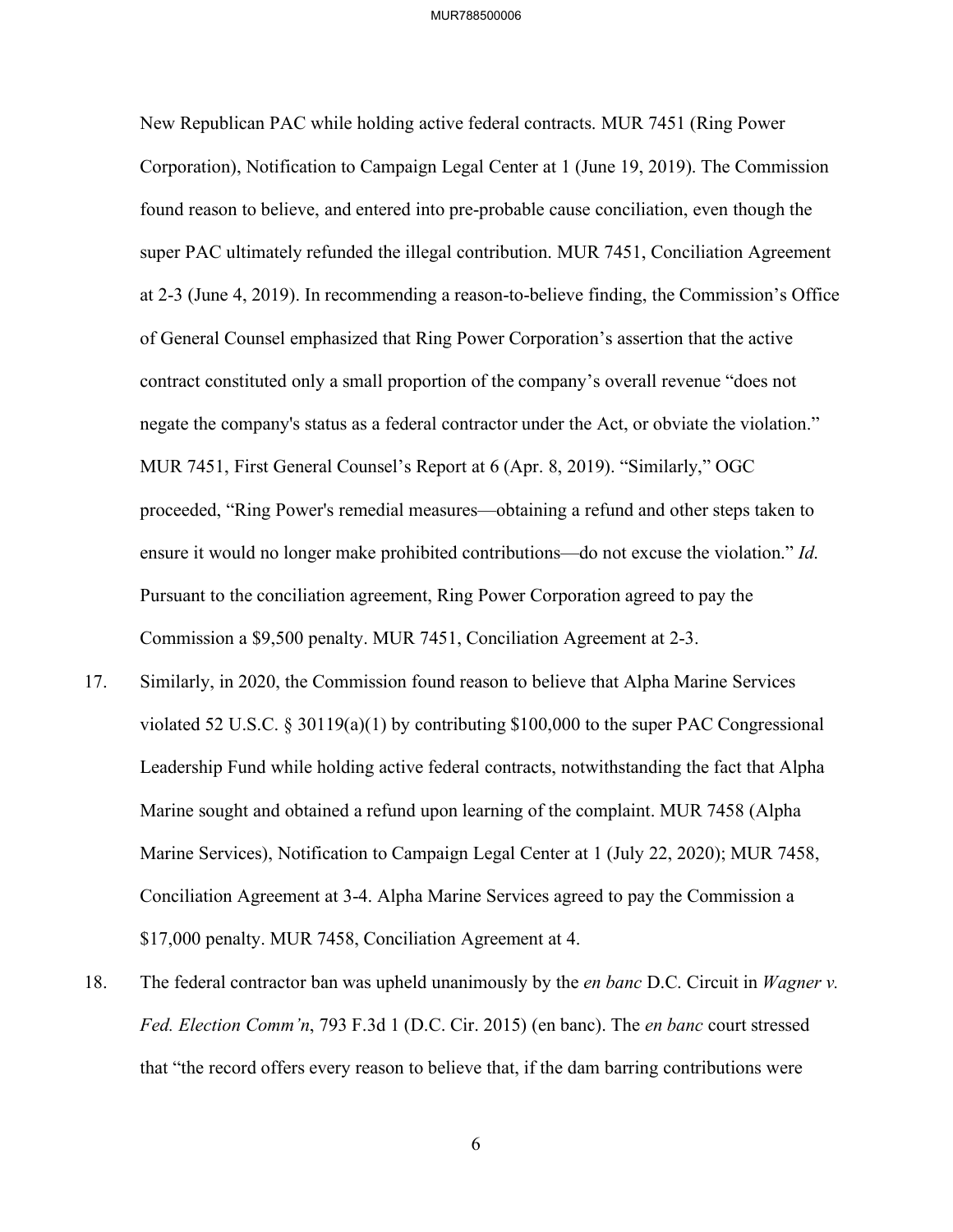broken, more money in exchange for contracts would flow through the same channels already on display." *Id.* at 18.

### **CAUSE OF ACTION**

## **I. AMERICAN COLLEGE OF RADIOLOGY VIOLATED THE CONTRACTOR CONTRIBUTION BAN**

- 19. Federal law and Commission regulations prohibit a federal contractor from making any contribution to any political committee during the period in which a federal contract is being negotiated or performed. 52 U.S.C. § 30119(a)(1); 11 C.F.R. Part 115.
- 20. According to USAspending.gov, "the official source for spending data for the U.S. Government," American College of Radiology is a federal contractor and was a federal contractor when it made the \$10,000 contribution to Senate Leadership Fund on December 21, 2020.18
- 21. Consequently, there is reason to believe that American College of Radiology, as a federal contractor, violated the federal contractor contribution ban by making a "contribution to any political . . . committee," namely Senate Leadership Fund, during the period its federal contracts were being negotiated and/or performed. 52 U.S.C. § 30119(a)(1).

### **PRAYER FOR RELIEF**

- 22. Wherefore, the Commission should find reason to believe that American College of Radiology violated 52 U.S.C. § 30101 *et seq.*, and conduct an immediate investigation under 52 U.S.C. § 30109(a)(2).
- 23. The Commission should seek appropriate sanctions for any and all violations, including civil penalties sufficient to deter future violations and an injunction prohibiting the respondents

<sup>18</sup> *See supra* ¶ 5.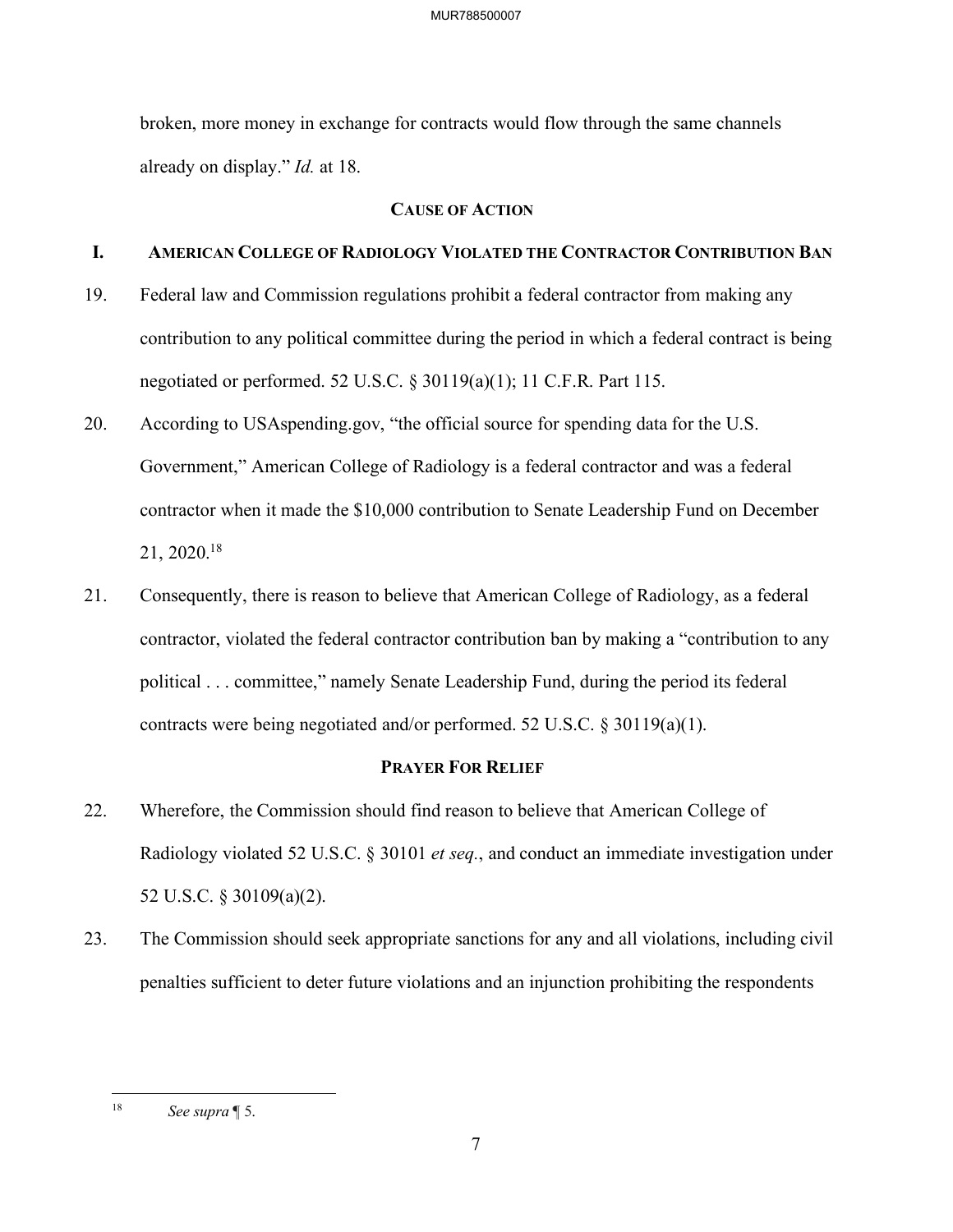from any and all violations in the future, and should seek such additional remedies as are

necessary and appropriate to ensure compliance with the FECA.

Respectfully submitted,

**Campaign Legal Center, by** 

Brendan M. Fischer 1101 14th Street, NW, Suite 400 Washington, DC 20005 (202) 736-2200

Brendan M. Fischer Campaign Legal Center 1101 14th Street, NW, Suite 400 Washington, DC 20005 Counsel to the Campaign Legal Center

March 17, 2021